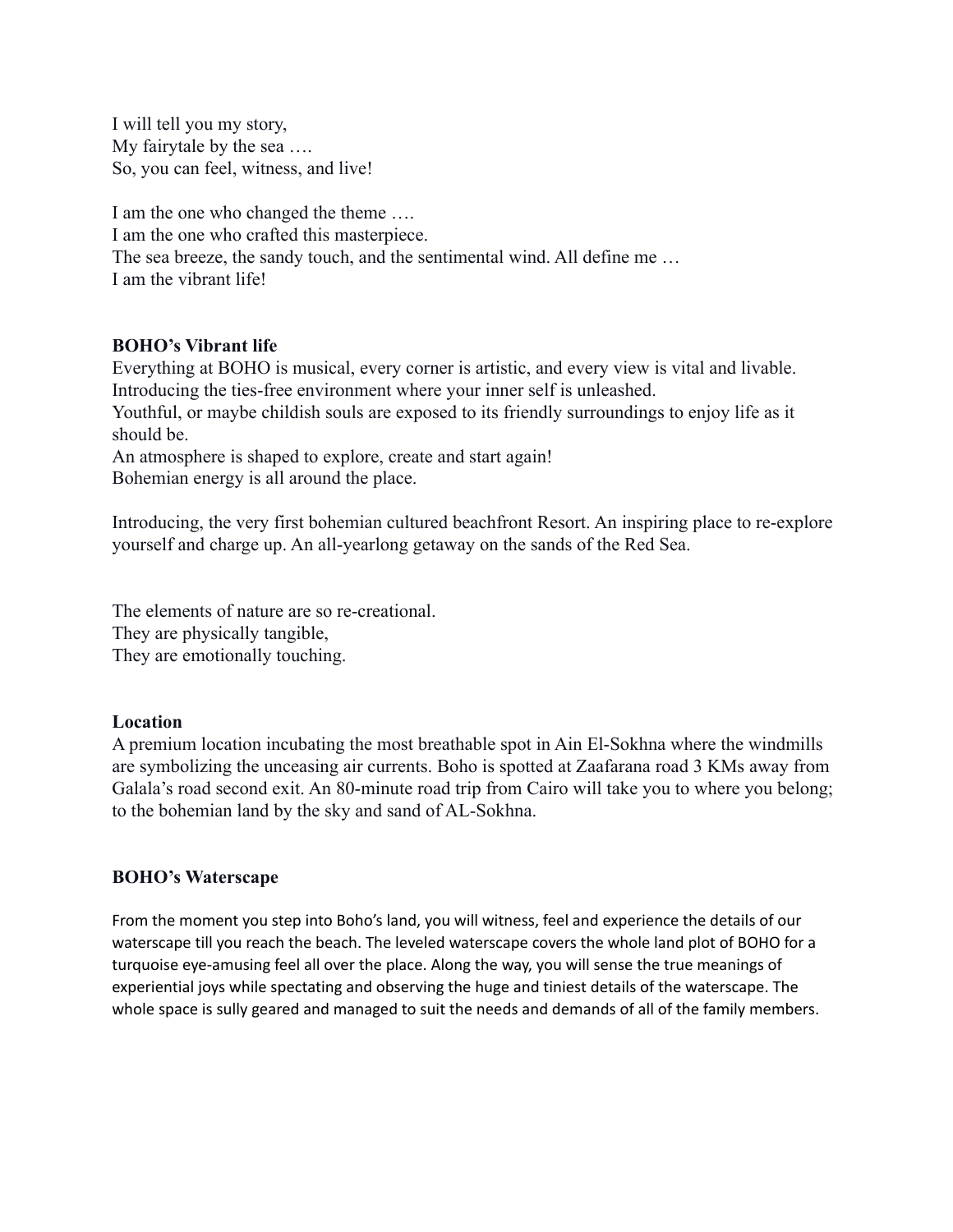**The design scheme** Nature-inspired homes!

Nature-inspired homes!

A flying bird's eye would see your home as its shelter; a simple yet sophisticated design taste. Your home is a green hanging leaf on BOHO's tree. BOHO's main plan is designed to look and act like trees, every branch defines a culture and every branch tells a story. BOHO is built on a leveled ground where most of our homes overlook the sea. We nurture modern interior design to facilitate space utilization and customization. The modern touches apply the halo and feel of attractiveness and amusement, in addition to supporting smooth lighting and decorations

## **BOHO's beachfront**

The shore and tide of the Red sea define the value of the beach fronts of BOHO and the warmth of the sun adds serenity to the whole place, sustaining a peaceful and serene atmosphere. The 20,000-meter beach nature is extraordinary as it embraces the colorful coral reefs closely where most of the water activities take place.

Salty water will fix you!

## **The Boutique hotel**

Here is where life begins, Here is where every convenience is attainable.

The boutique hotel offers full services, facilities, and impeccable enjoyments all year long. A first to be introduced in Ain El-Sokhna.

### **BOHO conveniences**

- 1 BEACH AREA 2 - NIGHT CINEMA 3 - RELAXING NETS 4 - HAMMOCKS 5 - SNACK BAR 6 - BEACH SWINGS
- 7 LIGHTING SWINGS
- 8 TENTS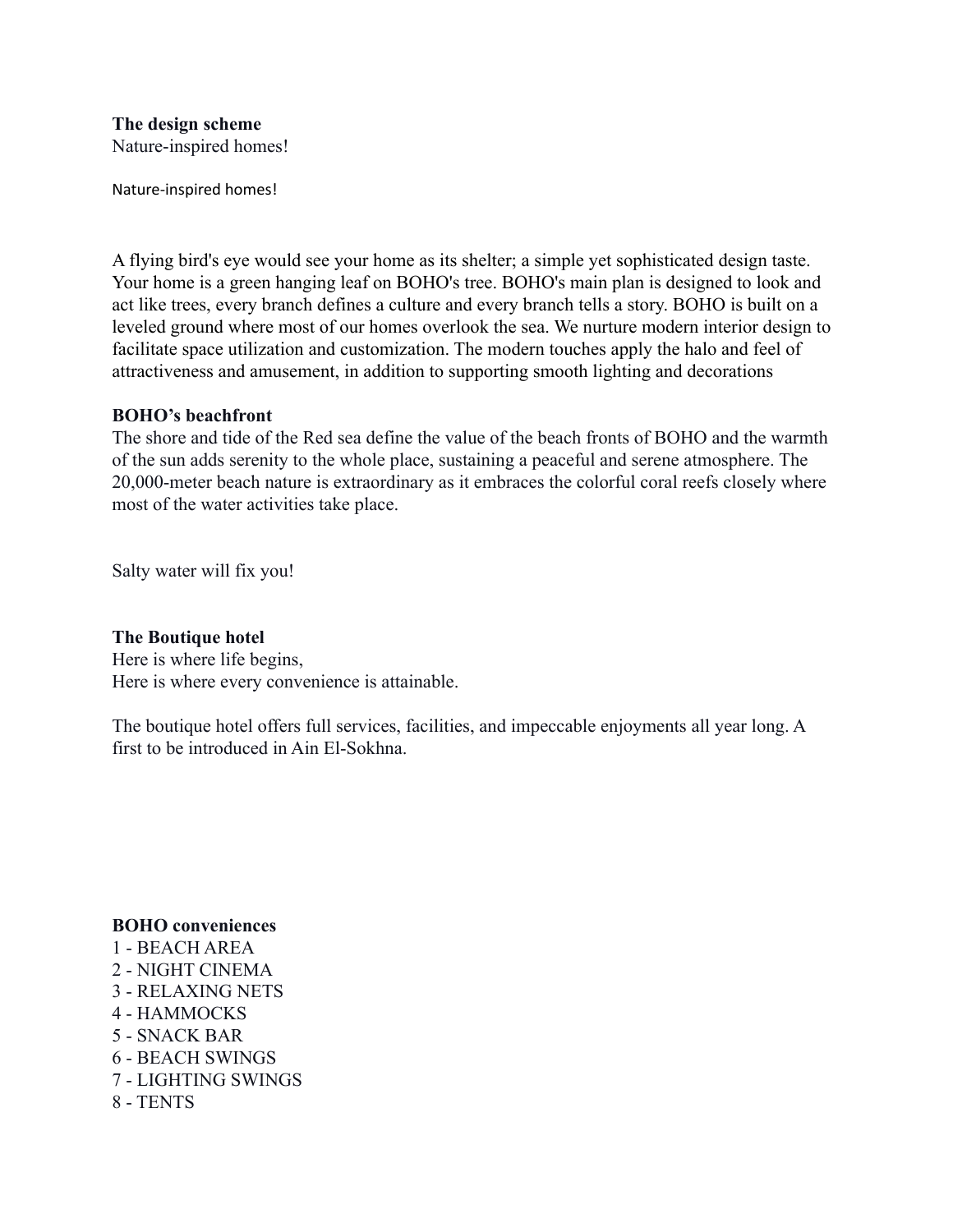9 - SOFTSCAPES & ARTWORKS 10 - KIDS' AREA 11 - SPORTS AREA 12 - SHOWERS 13 - SNACK BARS 14 - CABINS 15 - RELAXING POOL 16 - PALMS' POOL 17 - PLANTATION SLOPES 18 - INFINITE POOLS 19 - BRIDGES 20 - WATER FEATURES 21- Elevators

## **Master plans**

**Floor Plans**

### **About the developer**

ATRIC was founded in the Egyptian market with the goal and aim to upscale the housing standards to a peak. Our methodology while constructing our projects is to create an actual livable space. We always focus on prime locations in all our projects, utmost construction finishing, and maintaining an uplifting community. Every single detail counts to build our entity that met the preference and taste of our clients since 1998.

We treat our projects precisely; we are keen to present homes; real homes. From this perception, we always insist on attracting premium building materials, utmost designs, and facilitating a convenient walkaround. The landscapes around are usually an inspiring surrounding. All of the touchpoints at our homes create an ever-lasting living experience.